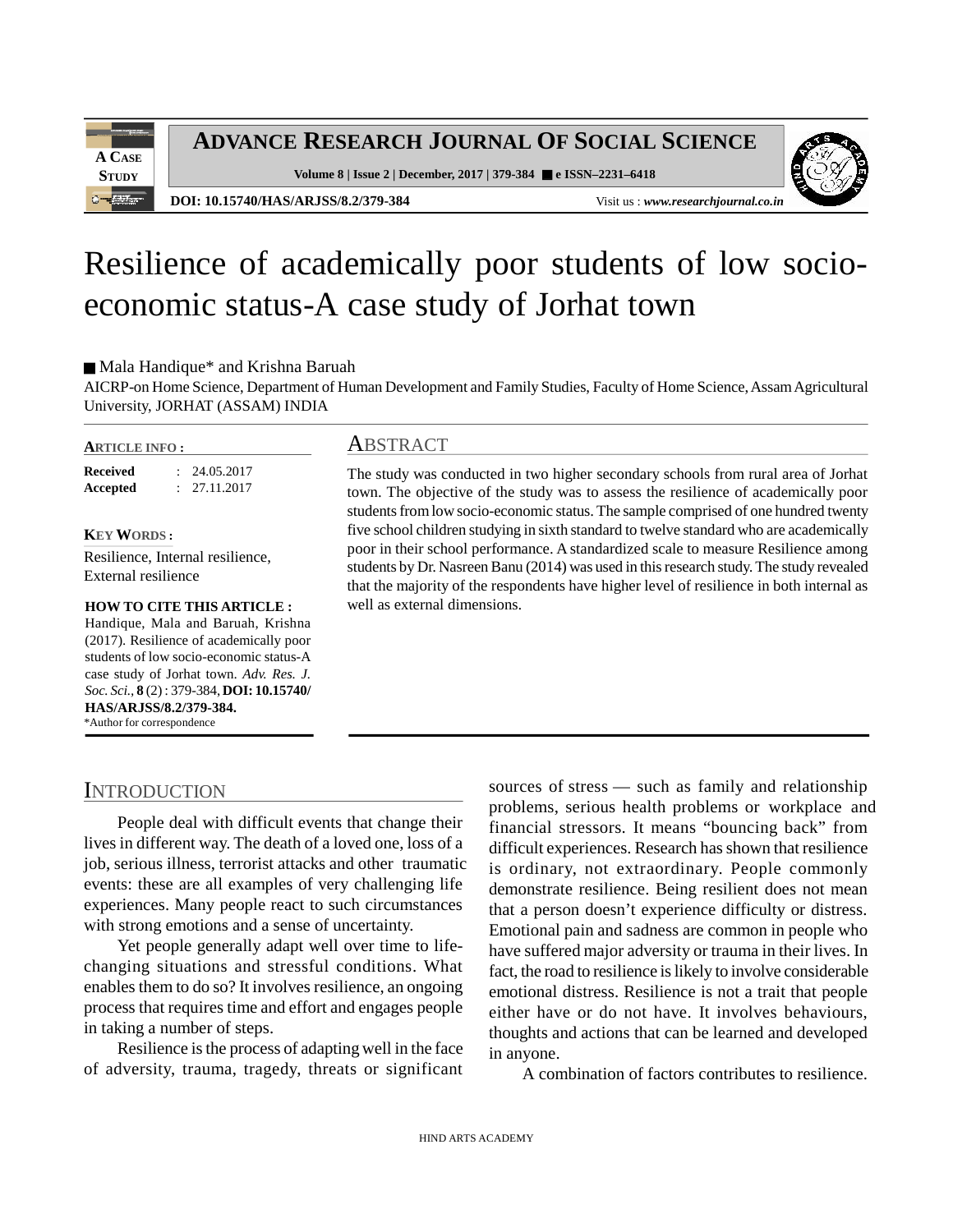Many studies show that the primary factor in resilience is having caring and supportive relationships within and outside the family. Relationships that create love and trust provide role models and offer encouragement and reassurance help reinforce a person's resilience.

Some variation may reflect cultural differences. A person's culture might have an impact on how he or she communicates feelings and deals with adversity-for example, whether and how a person connects with significant others, including extended family members and community resources. With growing cultural diversity, the public has greater access to a number of different approaches to building resilience.

Student resilience and well being are essential for both academic and social development and this is optimized by the provision of safe, supportive and respectful learning environments. Schools share this responsibility with the whole community.

Not only do confident, resilient children with a capacity for emotional intelligence perform better academically, these skills can also contribute to the creation of strong social bonds and supportive communities, and the maintenance of healthy relationships and responsible lifestyles.

Resilience can be defined as the set of attributes that provides people with the strength and fortitude to confront the overwhelming obstacles they are bound to face in life. When children quickly adapt to new environments that may require them to learn new skills, to be patient, to cope effectively with some challenges, frustrations and maybe even anxiety we say they are responsible and resilient. Researchers have discovered that these positive coping skills are learned and dependent upon the child having a bond with a caring adult who models, teaches and reinforces these positive skills. Resilience is dependent upon experience and is necessary for learning. Many children entering school have different degrees of resilience just as they have different degrees of experience in reading and numeration.

Just as we teach and establish the classroom structures for learning to read we can do the same for building and supporting resilience, a proactive skill in all our students. When teachers and schools establish resilient classrooms they support memorable experiences for children and higher academic achievement. According to the Institute of Medicine (2004) caring schools that foster high expectations and self autonomy have higher

academic achievement.

Wang *et al.* (1994) refer to academic resilience as an increased likelihood of (academic) success despite environmental adversities. Resilient students are described by Alva (1991) as those who maintain high motivational achievement and performance even when faced with stressful events and conditions that place them at risk of poor performance and by Waxman *et al.* (2003) as those who succeed at school despite the presence of adverse conditions.

Waxman *et al.* (2003) note that resiliency refers to factors and processes that limit negative behaviours associated with stress and result in adaptive outcomes in the presence of adversity. They discuss the value of resilience studies that identify differences between resilient and non-resilient students and that focus on alterable factors to design more effective educational interventions. They suggest that focusing on educational resilience and those factors that can be altered to promote resilience may help address the gap in achievement between those students who are successful and those who are at risk of failure. Like Wagnild (2009), Waxman *et al.* (2003) further suggest that rather than being fixed, academic resilience can be promoted by focussing on alterable factors including social competence, problemsolving skills, autonomy, a sense of purpose (Bernard, 1993), motivation and goal orientation, positive use of time, family life, and learning environment (McMillan and Reed, 1994). The potential for building resilience, together with Munro and Pooley (2009) suggestion that resilience may mediate adversity and success in university students and Hamill (2003) prioritizing of selfefficacy over other resilience factors, provides the major premise for the present study examining academic selfefficacy (ASE) as a factor influencing student responses to academic adversity.

Keeping all these in view an effort has been made to study the resilience of academically poor students who belong to low socio-economic status with following objectives:

– To measure the internal resilience of the academically poor students

– To measure the external resilience of the academically poor students

## MATERIAL AND METHODS

**Sample selection and locale of the study:**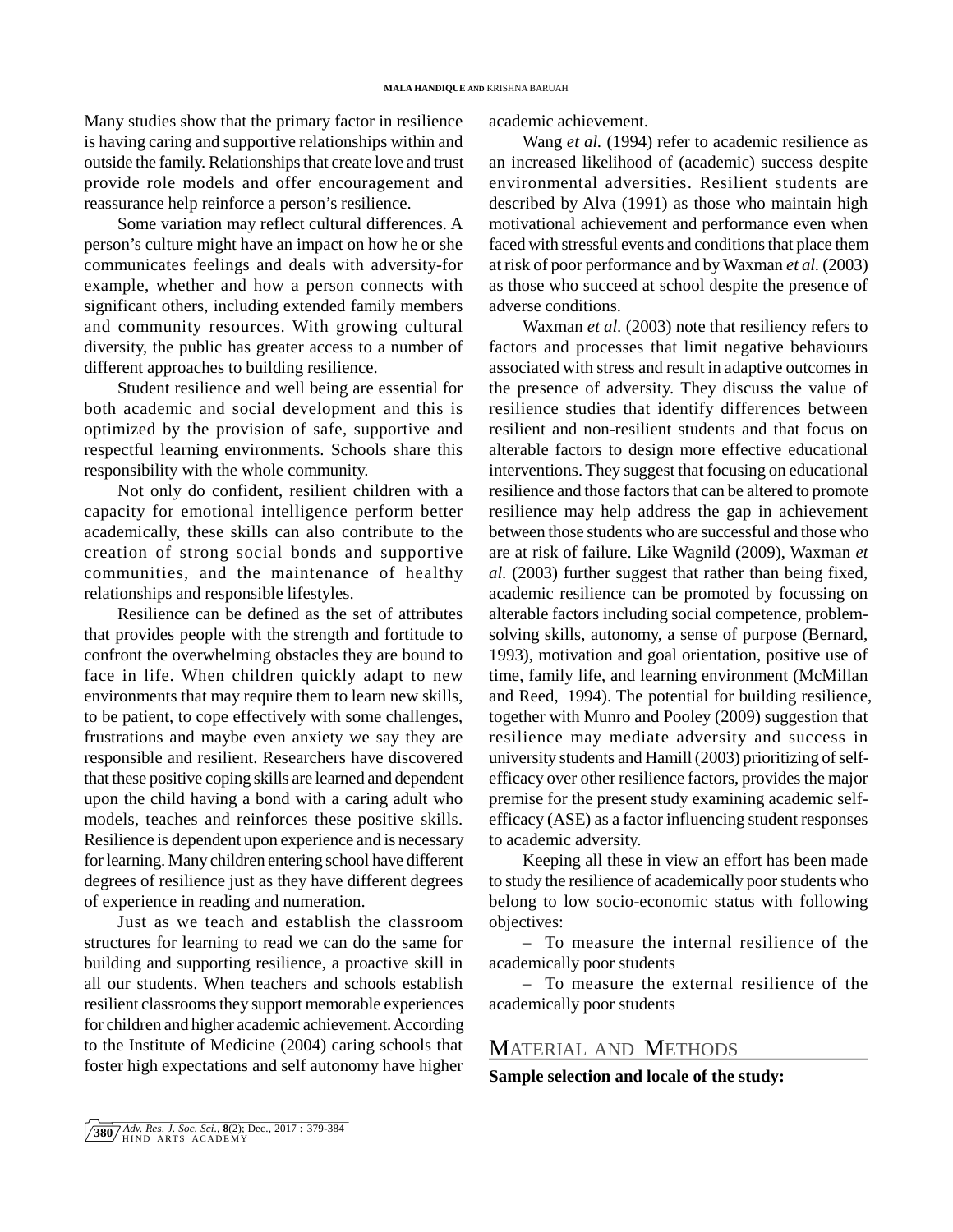#### *Selection of sample :*

Keeping in view of the objective of the study, sample to tenth standard. Schools have been selected from sub urban areas of Jorhat district.

Principal of the schools were approached and purpose and aim of the research study was clearly explained to them. The class teacher of class VI to class X were also contacted and the list of students in the age group of 11-17 years (VIth –X class) was obtained from the class teachers. Merit list of the students were prepared on the basis of the results of last two consecutive years. From the merit list last 10-15% of students were selected and identified as academically poor. Teachers' opinions were also considered while selecting the academically backward students. A total of one hundred and twenty five (125) student age ranges from 11 to 17 yrs have been selected (Table A).

125 academically poor school students were selected as a sample from two schools of Jorhat district between the age group of 11-17 years were tested in various dimensions with the help of following tools:

#### **Tools used:**

*Socio-economic status scale :*

In order to collect the background information, socio-economic status Scale by Aggrawal *et al.* (2005) was used. The scale consisted of 22 various parameters to measure the socio economic status index. The maximum aggregate score of the scale was 100. Based on the final score, the socio-economic status of the family is divided into six socio-economic categories, namely upper high (combined score of more than 76), high (61- 75), upper middle (46-60), lower middle (31-45), poor (16-30) and very poor (combined score less than 15).

#### *Resilience scale :*

In order to assess the resilience of the respondents a standardized tool developed by Dr. Nasreen Banu was used. The resilience inventory containing 33 statements about external resilience and 18 statements about internal resilience was administrated to measure resilience of

has been selected from school going children from sixth internal assets associated with posi- tive youth TO-ECONOMIC STATUS-A CASE STUDY OF JORHAT TOWN<br>respondents. The Resilience scale is a compre- hensive<br>student self-report tool, which assesses external and student self-report tool, which assesses external and TO-ECONOMIC STATUS-A CASE STUDY OF JORHAT TOWN<br>
TESPONDENTS. The Resilience scale is a compre- hensive<br>
student self-report tool, which assesses external and<br>
internal assets associated with posi- tive youth<br>
development a development and school success. External assets refer to meaningful and pro-social bonding to community, school, family and peers. Internal assets are personal resilience traits, such as self-efficacy and problemsolving skills etc.

#### **Resilience of academically backward children :**

Resilience refers to the ability of person to withstand or recover quickly from difficult condition so assessment of resilience of academically backward student was necessary so that interventions can be planned to enhance their capacity.

#### **Scoring procedure:**

The scale measures two types of resilience *i.e.*, external and internal resilience.

– External resilience measures 4 sub areas: School, Home, Community and Peer assets. Each sub area contains 9 statements each, except for peer asset which has only 6 statements. Altogether, external resilience consists of 33 statements, which are arranged on 5 point scale *i.e.*, strongly agree is marked as 5; Agree as 4; Not sure as 3; Disagree as 2 and Strongly disagree as 1. The total scores further grouped as low, average and high. Higher the score, higher is the external resilience. Based on which area the student has obtained low scores, intervention will be planned accordingly.

– Internal resilience measures 6 personal strengths of a resilient child-which include Empathy, Problem solving, Self-efficacy, Self-awareness, Co-operation and Communication, and Goals and aspirations. Each sub area contains 6 statements each. Altogether, Internal resilience consists of 30statements, which are arranged on 5 point scale *i.e.*, strongly agree is marked as 5; Agree as 4; Not sure as 3; Disagree as 2 and Strongly disagree as 1. The total scores are further grouped as low, average and high. Higher the score, higher is the internal resilience. Based on which area the student has obtained low scores, intervention will be planned accordingly.

| <b>Table A: Distribution of sample</b> |                 |               |                                  |                           |       |        |  |  |
|----------------------------------------|-----------------|---------------|----------------------------------|---------------------------|-------|--------|--|--|
| Centre                                 | No. of villages | No. of school | Total no. of student, Class VI-X | Academically poor student |       | Total  |  |  |
|                                        | selected        | selected      | $(11-17$ Years)                  | identified                |       | sample |  |  |
|                                        |                 |               |                                  | <b>Boys</b>               | Girls |        |  |  |
| AAU                                    |                 |               | 726                              | 60                        |       | 125    |  |  |
|                                        |                 |               |                                  |                           |       |        |  |  |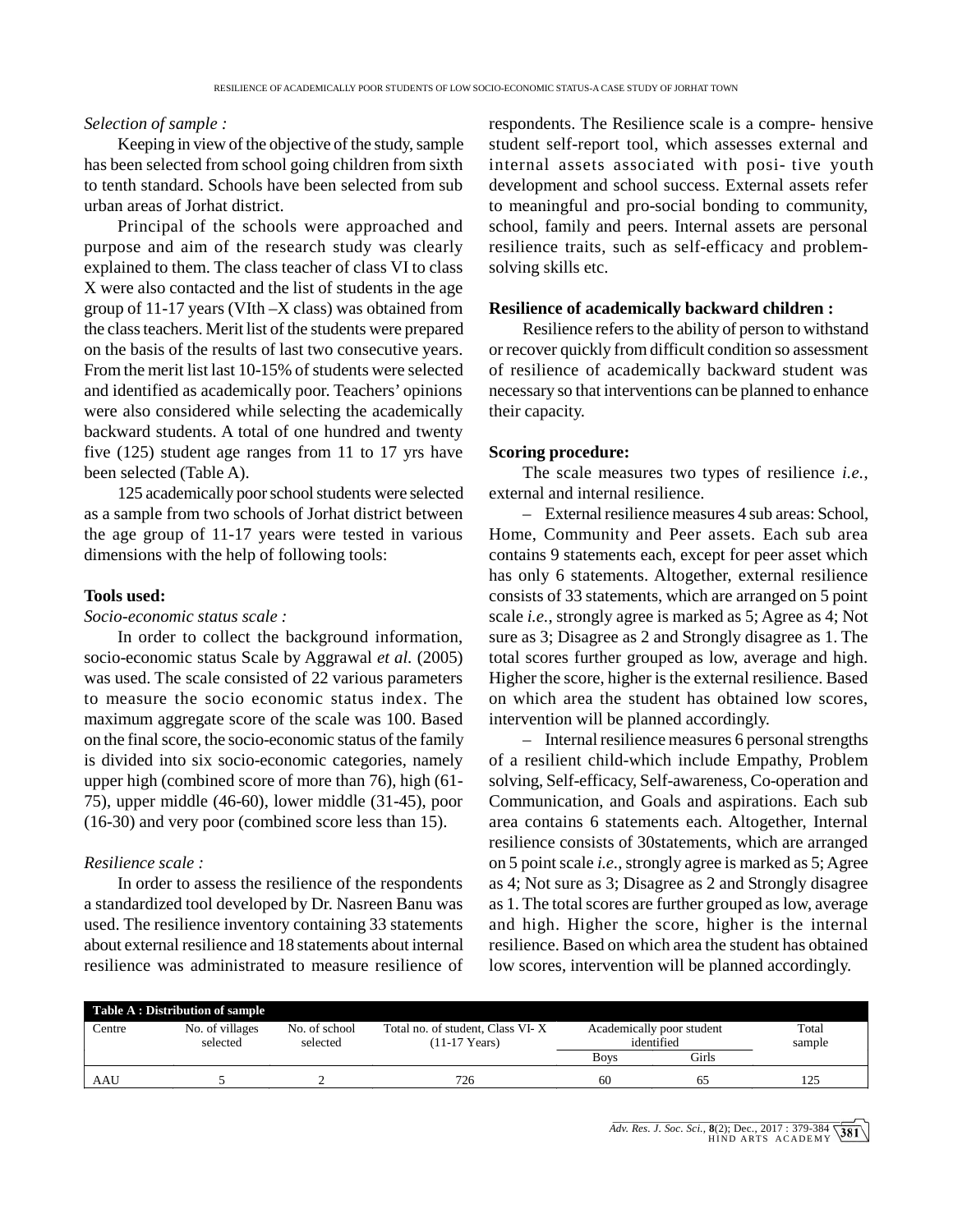#### **Method of selecting the sample :**

Principal of the schools were approached and purpose and aim of the research study was clearly explained to them. Other teachers of the school, as well as the class teacher of the school from class vi to class xi were also contacted and purpose of the study was explained. The list of children in the age group of 11-17 years (VIth –XI class) was obtained from the class teachers. Out of the total students of the class 10-15% children who are poor in studies based on the teacher's opinion as well as academic result of last two to three consecutive years performance were taken into consideration while selecting the sample for the present study.

#### **Characteristic of the sample selected :**

The background information was gathered from the selected academically backward students. It was found that the majority of the selected sample was having least interest in their studies and is poor in all the subjects. The selected samples are mainly from low socioeconomic status.

### OBSERVATIONS AND ANALYSIS

The background information about personal, social and economic characteristics of the respondents was measured with the help of socio-economic scale by Aggrawal *et al.* (2005). The scale measures the socioeconomic background in terms of type of family, income, education, facilities available in the family, etc.

According to the range of score, Table 1 depicts

that majority (88%) of the respondents' falls in the category of lower middle class, whereas only 12 per cent of the respondents belonged to the category of lower middle class.

It was also found that none of the respondent belonged to upper high, high, poor or very poor category.

#### **Resilience of academically backward students :**

Findings (Table 2) revealed that majority (97.6%, 94.4%, 88% and 84%) of the respondents had high level of external resilience in all the four areas of home, peer, community and school assets. While, few of the respondents have shown average level of external resilience in all the four areas. In addition to individual attributes, resilience is also defined as existing in interpersonal dynamics; specifically, student resilience is fostered by support from family members, peers, educators, schools, as well as social and community organizations. For example, parents' high expectations pressure students to remain in school and work toward high achievement (McMillan and Reed, 1994). Along with family, Johnson (1997) highlights the significance of school and community "as potentially protecting students from risk factors or as potentially compensating for personal and social disadvantage". Westfall and Pisapia (1994) claim that the existence of support systems at home, school, and the community engender "the development of constructive personality traits such as self-efficacy, goals orientation, optimism, internal expectations, personal responsibility, and coping ability". In keeping with efforts to understand resilience processes,

| Table 1 : Distribution of respondents according to socio-economic status | $(n=125)$ |                |  |
|--------------------------------------------------------------------------|-----------|----------------|--|
| Categories                                                               | Frequency | Percentage (%) |  |
| Upper high                                                               |           |                |  |
| High                                                                     |           |                |  |
| Upper middle                                                             | 15        | 12             |  |
| Lower middle                                                             | 110       | 88             |  |
| Poor                                                                     |           |                |  |
| Very poor                                                                |           |                |  |

| Table 2 : Distribution of respondents according to the external resilience |     |  |         |     | $(n=125)$ |      |
|----------------------------------------------------------------------------|-----|--|---------|-----|-----------|------|
|                                                                            | Low |  | Average |     | High      |      |
| Area                                                                       |     |  |         |     |           |      |
| School assets                                                              |     |  | 20      | 16  | 105       | 84   |
| Home assets                                                                |     |  |         | 2.4 | 122       | 97.6 |
| Community assets                                                           |     |  | 15      | 12  | 110       | 88   |
| Peer assets                                                                |     |  |         | 5.6 | 118       | 94.4 |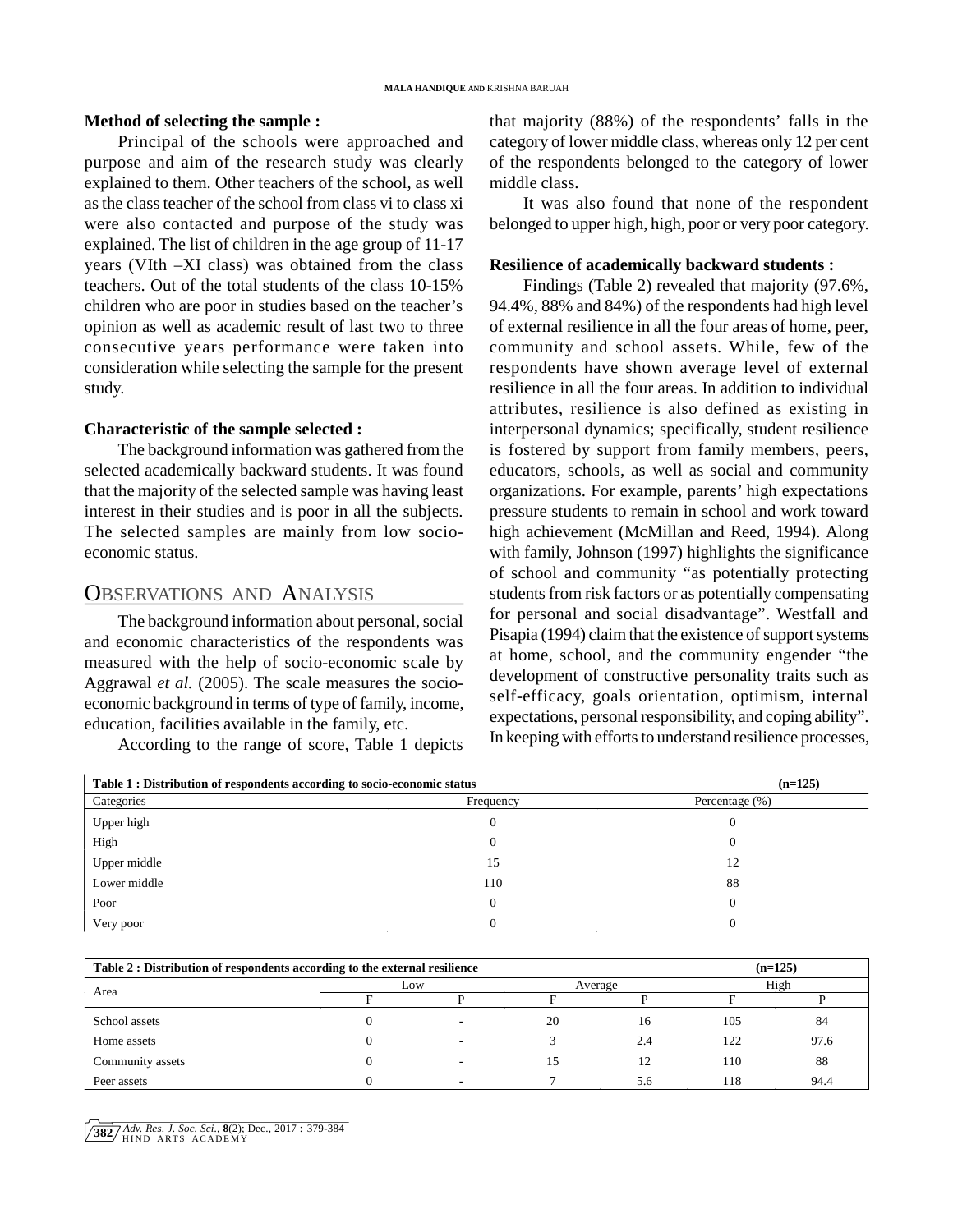RESILIENCE OF ACADEMICALLY POOR STUDENTS OF LOW SOCIO-ECONOMIC STATUS-A CASE STUDY OF JORHAT TOWN

| Table 3 : Distribution of respondents according to the internal resilience<br>$(n=125)$ |     |     |         |      |      |      |
|-----------------------------------------------------------------------------------------|-----|-----|---------|------|------|------|
| Area                                                                                    | Low |     | Average |      | High |      |
|                                                                                         |     |     |         |      |      |      |
| Co-operation and communication                                                          |     | 5.6 | 25      | 20   | 98   | 78.4 |
| Self efficacy                                                                           |     |     | 23      | 18.4 | 102  | 81.6 |
| Empathy                                                                                 |     |     |         | 2.4  | 122  | 97.6 |
| Problem solving                                                                         |     |     | 10      | 8    | 115  | 92   |
| Self awareness                                                                          |     |     | Q       | 7.2  | 116  | 92.8 |
| Goals and aspirations                                                                   | -   |     |         | 1.6  | 123  | 98.4 |

Pianta and Walsh (1998) also maintain, "resiliency is produced by the interactions among a child, family, peers, school, and community". They caution against the dangers of "locating the successes of children in one (or even two or three) of these places [child, family, school], in the absence of an emphasis on the interactions, transactions, and relationships among these places". As an arena wherein relationships among individuals, groups, and systems occur, schools have a significant role to play in creating environments conducive to resilience (Bethea and Robinson, 2007).

Data (Table 3) regarding the internal resilience of the students revealed that in the area of goals and aspiration almost all (98.4%) the respondents had high level of internal resilience, followed by, in the area of empathy (97.6%). In the area of self awareness and problem solving majority (92.8% and 92%) of the respondents too had high level of internal resilience. Table also revealed that 81.6 per cent and 78.4 per cent of the respondents had high internal resilience in the areas of self efficacy and co-operation and communication, respectively. Results further revealed that rest of the respondents had average resilience in all the six areas of internal resilience except a very meager per cent (5.6%) falls in the category of low in co-operation and communication dimension. It reveals that though the respondents have poor academic grades they are resilient in all the dimensions. Benard (1995) contends that "reciprocal caring, respectful, and participatory relationships are the critical determining factors in whether a youth feels he or she has a place in this society" (p. 3). Similarly, Smokowski *et al.* (1999) find that the "relational bonds" between teachers and resilient adolescents were important in buffering risks and facilitating adaptive development. Schools as sites of resilience include colleges and universities (Walker *et al.*, 2006) where resilience is seen as important for students success.

It may be concluded that as they possess higher level of resiliency in both external and internal dimensions there is a greater scope for them to improve in their academics too.

#### **Conclusion :**

Academic performance of children depends upon many factors right from academic reasons to physical and mental health status of the children. It may be influenced by familial factors as well as their economic status. Though sometimes they perform poor in their studies their general mental wellbeing with reference to resilience, they possess a high level which clearly indicates a greater scope for them to improve in their academics.

### **REFERENCES**

- Aggarwal, O.P., Bhasin, S.K., Sharma, A.K., Chhabra, P., Aggarwal, K. and Rajoura, O.P. (2005). A new instrument (Scale) for measuring the socio-economic status of a family : Preliminary study. *Indian J. Community Med.,* **30** (4) : 111-114.
- Alva, S.A. (1991). Academic invulnerability among Mexican American students: the importance of protective resources and appraisals. *Hisp. J. Behav. Sci.,* **13** : 18–34.
- Bethea, J. and Robinson, U. (2007). Project Reconnect: Fostering resilience within disconnected youths. *J. Urban Learning, Teaching, & Res.,* **3** : 5-22.
- Bernard, B. (1993). Fostering resiliency in kids. *Educ. Leadersh*., **51** : 44–48.
- Benard, B. (1995). Fostering resilience in children. *ERIC Digest.* ERICEO386327. Retrieved from http:// files.eric.ed.gov/fulltext/ED386327.pdf
- Hamill, S.K. (2003). Resilience and self-efficacy: the importance of efficacy beliefs and coping mechanisms in resilient adolescents. *Colgate Univ. J. Sci.,* **35** : 115–146.